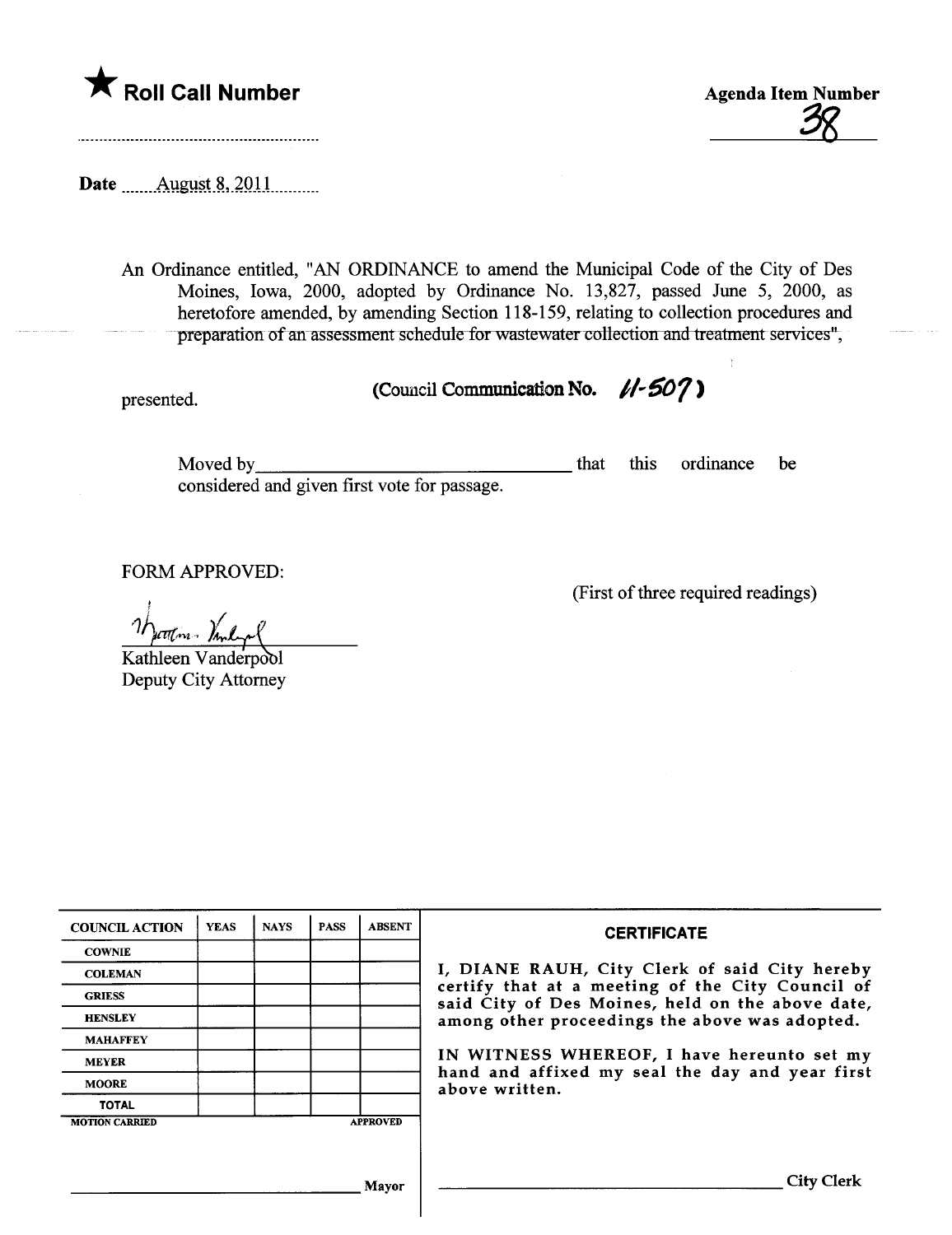3C(

AN ORDINANCE to amend the Municipal Code of the City of Des Moines, Iowa, 2000, adopted by Ordinance No. 13,827, passed June 5, 2000, as heretofore amended, by amending Section 118-159, relating to collection procedures and preparation of an assessment schedule for wastewater collection and treatment services.

## Be It Ordained by the City Council of the City of Des Moines, Iowa:

Section 1. That the Municipal Code of the City of Des Moines, Iowa, 2000, adopted by Ordinance No. 13,827, passed June 5, 2000, as heretofore amended, is hereby amended by amending Section 118- 159, relating to collection procedures and preparation of an assessment schedule for wastewater collection and treatment services, as follows:

## Sec. 118-159. Collection procedures; discontinuance of water service; tax lien.

- (a) If full payment of all charges billed in a combined service account billing statement is not received within 50 days after the billing date, the eity water worksBoard of Water Works Trustees of the City of Des Moines, Iowa, doing business as Des Moines Water Works ("water works") is authorized to thereupon discontinue water service to that premises or property owned or rented by the account holder in whose name the delinquent charges were incurred.
- (b) Water service shall not be discontinued at any premises or property owned or rented by the account holder in whose name the delinquent charges were incurred as herein provided unless notice of delinquency has been given to said delinquent account holder. If the account holder is a tenant, and if the owner or landlord has made a written request for notice prior to discontinuance of water service, the WWater WWorks shall also send notice of delinquency to the owner or landlord. Notice of delinquency shall be sent to such persons by ordinary mail to their last known addresses as reflected in the computer data base account records of the Wwater Wworks or in the county auditor's real estate computer data file. The notice of delinquency shall include the delinquent charge or charges, and shall indicate that if payment of the total amount is not made by a date certain (corresponding to the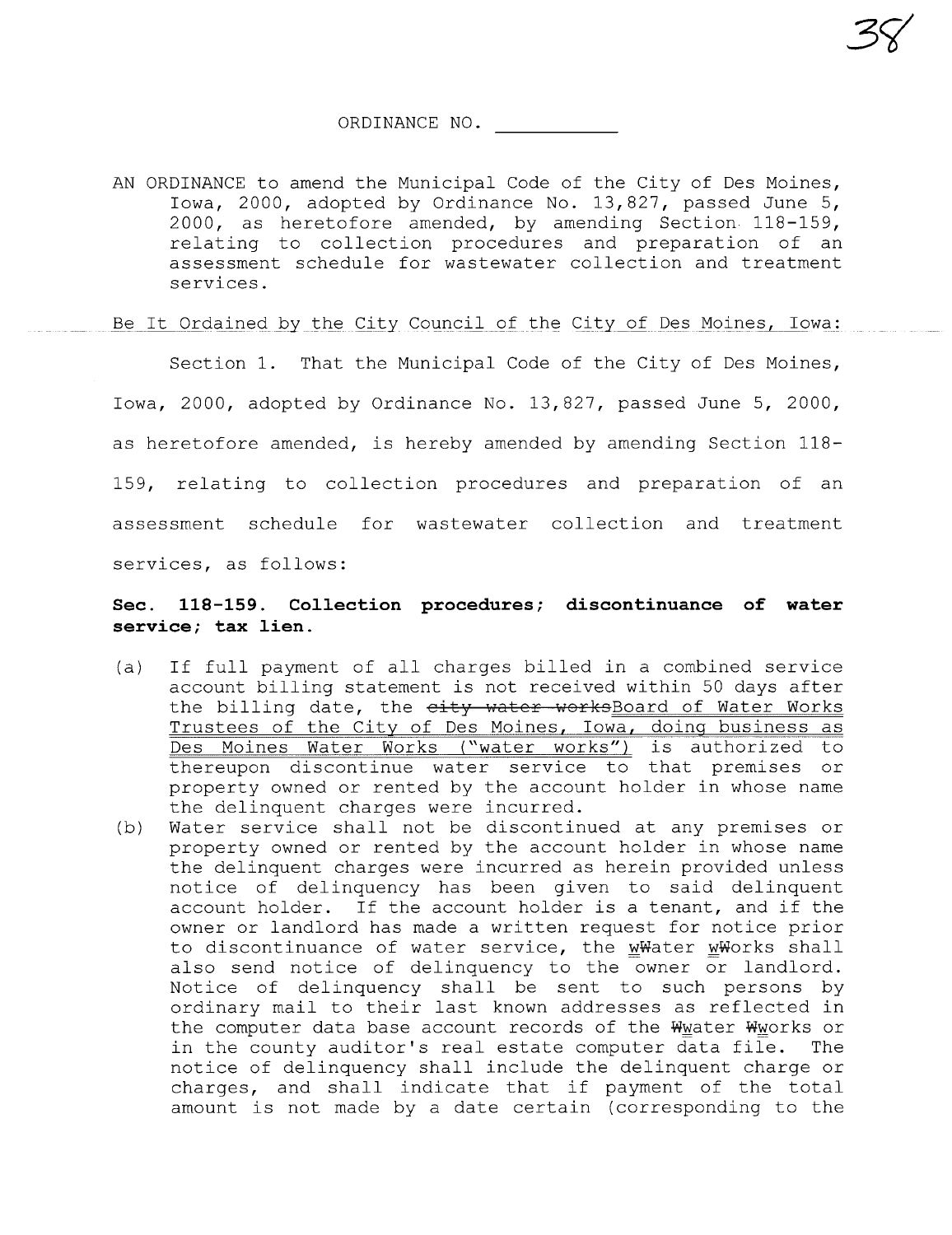50th day after the billing date for that delinquent account), water service to the premises or property at which the account is delinquent will be discontinued. The notice shall further indicate that if the account holder believes that his or her billing or account balance is in error, the account holder has the right to appeal the notice of delinquency to a wWater Wworks customer service representative, who shall be empowered to hear such appeals, and, after investigating the status of said account with the appropriate city department if necessary, to adjust account balances as the facts of each appeal may warrant.

- (c) The physical disconnection or discontinuance of water service<br>to a particular premises as above provided, or the particular premises as above provided, reconnection of water service, shall be performed by the water works according to its established practices and procedures, and the water works may charge to such account its established fees or charges for disconnection and/or reconnection.
- (d) For all active accounts,  $\pm i f$  full payment of all charges billed in a combined service account billing statement, including late payment charges, is not received within 87 days after the billing date, the water works shall send a notice of pending lien to the account holder in whose name the delinquent charges were incurred. If said delinquent account holder is a tenant, and the owner or landlord has made a written request for notice to water works, the Wwater wWorks shall also send notice of pending lien to the owner or landlord. The notice of pending lien shall be sent, at least thirty days prior to certification of the lien to the county, to such persons by ordinary mail to their last known addresses as reflected in the computer data base account records of the water works or in the county auditor's real estate computer data file. The notice of pending lien shall include the delinquent charge or charges, and shall indicate that if payment of the total amount is not made by a date certain (corresponding to the  $+00th-117th$  day after the billing date for that delinquent account), the delinquent charge or charges will be certified to the county as a lien against the property<br>or premises owned or rented by the account holder in whose name the delinquent charges were incurred, unless said<br>property is exempt as a residential rental property as described below.
- (e) For all final accounts, if full payment of all charges billed in a combined service account billing statement, including late payment charges, is not received within 60 days after the billing date, the water works shall send a notice of pending lien to the account holder in whose name the delinquent charges were incurred. If said delinquent account holder is a tenant, and the owner or landlord has made a written request for notice to water works, the water works shall also send notice of pending lien to the owner or landlord. The notice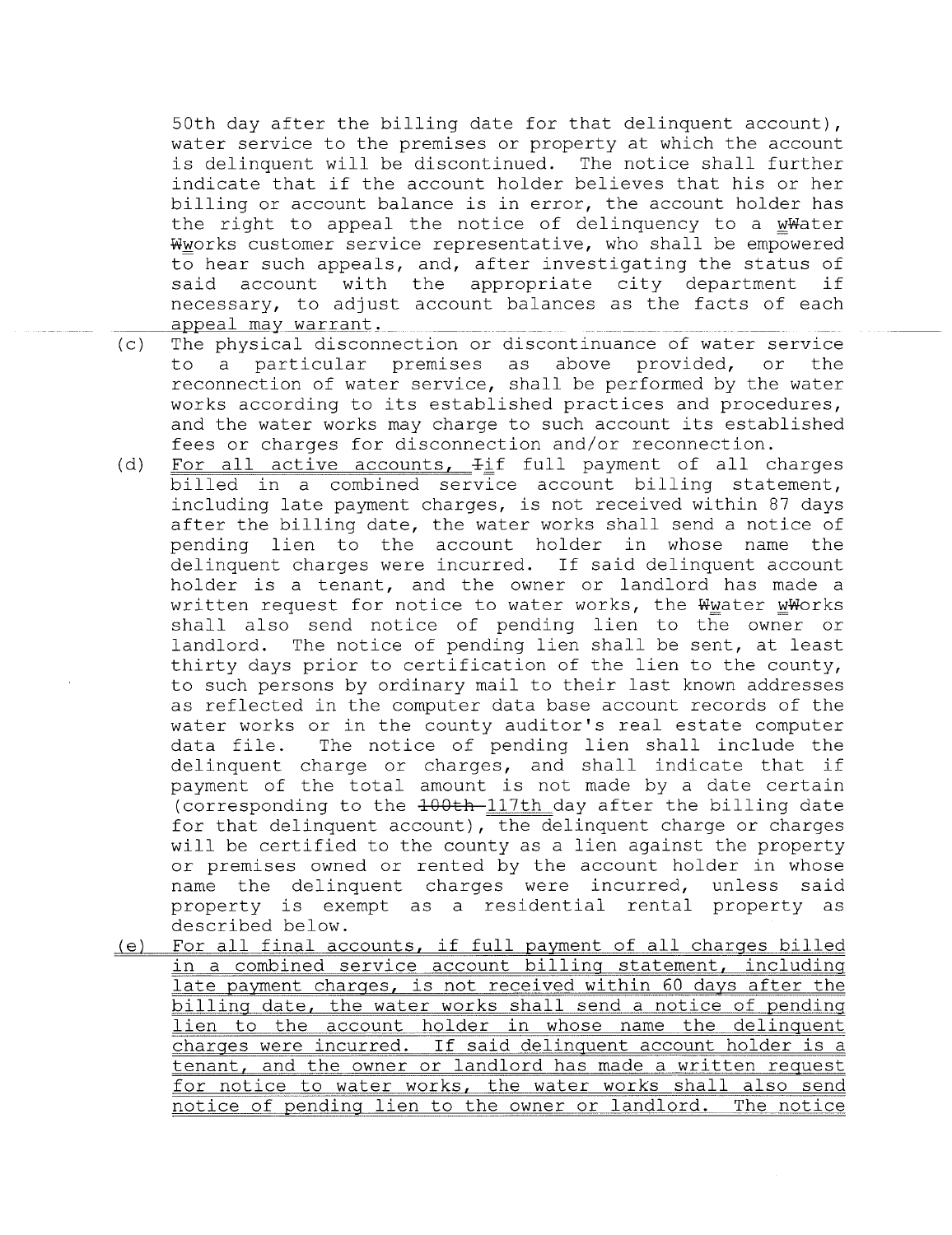of pending lien shall be sent, at least thirty days prior to certification of the lien to the county, to such persons by ordinary mail to their last known addresses as reflected in the computer data base account records of the water works or in the county auditor's real estate computer data file. The notice of pending lien shall include the delinquent charge or charges, and shall indicate that if payment of the total amount is not made by a date certain (corresponding to the 90<sup>th</sup> dav after the billing date for that delinquent account), the delinquent charge or charges will be certified to the county as a lien against the property or premises owned or rented by the account holder in whose name the delinquent account charges were incurred, unless said property is exempt as a residential rental property as described below.

- $(e_1)$  If the owner or landlord of the property or premises involved<br>shall give written notice of tenant liability for a give written notice of tenant liability for residential rental property to water works as hereafter provided, and shall cause a deposit to be made with water works in an amount not exceeding the usual cost of 90 days of water service to that property or premises, such property or premises shall thereafter be exempt from the imposition of a lien as hereafter provided. Upon receipt, water works shall acknowledge the notice and deposit. The written notice of tenant liability shall contain the name of the tenant responsible for water, sewer, solid waste collection, and/or stormwater management service charges, the address that the tenant occupies or is to occupy, and the date that the tenancy began or is to begin. A change in tenant shall require a new written notice of tenant liability and deposit to be provided to water works by the owner or landlord within thirty business days of the change in tenant. When the tenant moves from the rental property, the water works shall return the deposit if all special charges, service charges, and sales tax have been paid in full, and the lien exemption shall be lifted from the rental property. A change in the ownership of the residential rental property shall require written notice of such change to be given to water works within ten business days of the completion of the change in ownership. The lien exemption for residential rental property does not apply to charges for repairs to a water service if the repair charges become delinquent. The deposit herein provided shall be applied to pay sales tax, special charges, service charges, and late payment charges for final accounts which are delinquent on and as of the 100th day after the billing date for the delinquent account. Any balance owing on said account after application of the deposit as above provided shall be carried forward and billed on the next billing statement of the account holder in whose name the delinquent rates or charges were incurred.
- $(qf)$  If full payment of all charges billed in a combined service active account billing statement, including late payment